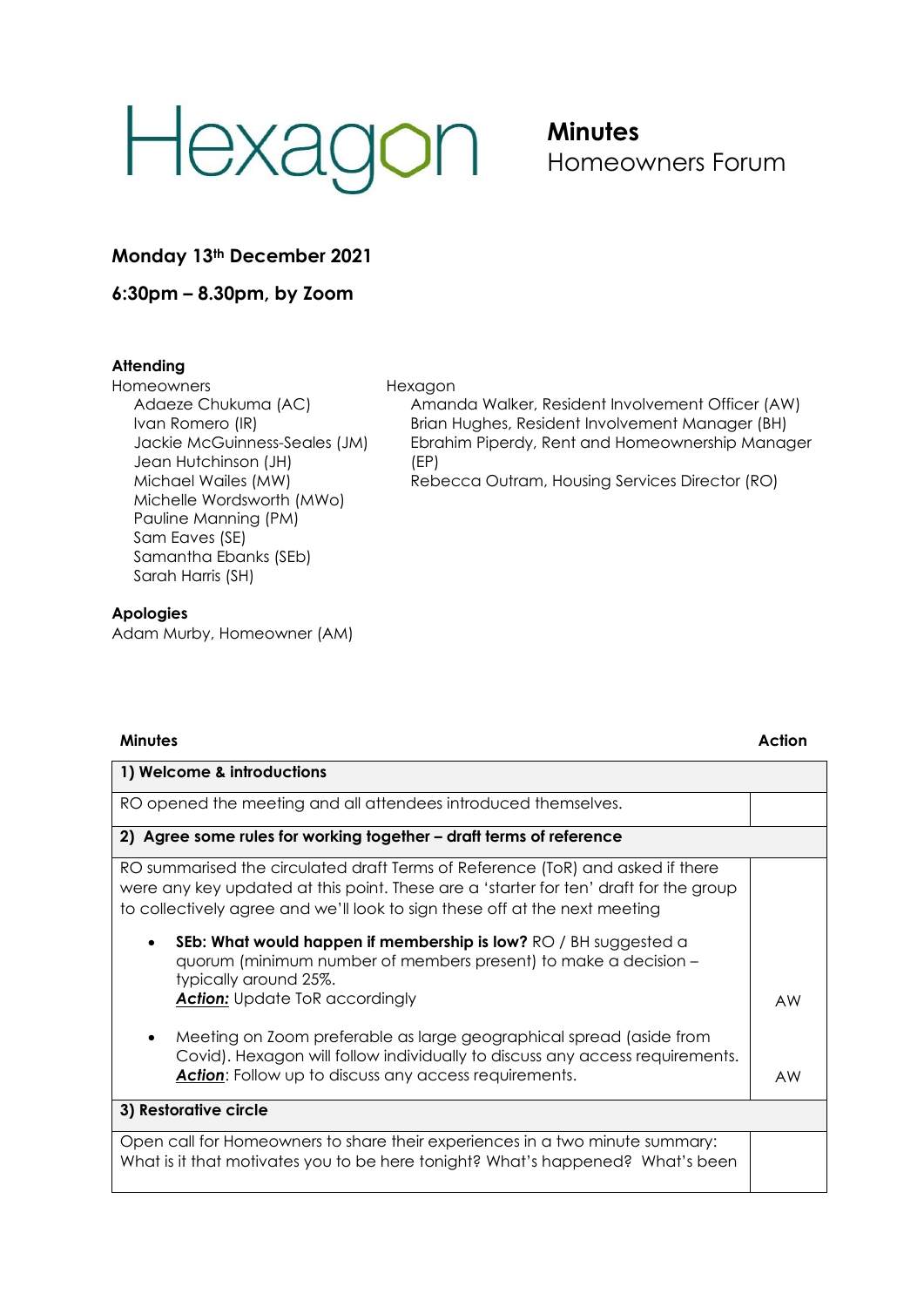your experience? How has this impacted up on you? What are you looking for so we can move on?

- SE: Pleased the Forum has been set up, citing a lack of communal maintenance, repairs and cyclical works. Communication from Hexagon has been poor, with incomplete information and lack of transparency. This has been particularly difficult in relation to planned works which have a significant financial implication. Would like to see more frequent communication, responding in a timely manner and honesty / openness / transparency.
- SEb: Issues regarding fire safety, bulk waste, standard of communal works. Communications have been difficult requiring 20-40 emails per month to try and get responses. Hexagon doesn't work holistically. Would like to see Hexagon deliver clear expectations – i.e. do what you say you're going to do and if there is an issue, just say. I'd like to see Hexagon look at procedures (including complaints) and staffing issues to understand what works and what doesn't.
- JH: Echoes others re. poor communication. Happy to see this forum as there seems to be no care for leaseholders. There have been issues with how service charges are calculated. The standard of works has been poor – contractor issues. It feels like buildings are 'let go' and it's too much to ask for the place where you live to be good quality.
- SH: Echoes others' comments. After 11 years the new block is looking very run down in areas – citing maintenance and gardening contractor issues. Service charges don't represent good value for money – unclear why some aspects are very expensive. A previous £80 per month increase was reduced to £60 when queried and question where there have been miscalculations.
- JM: Echoes others' comments and is here to try and understand why these issues are so common. Would like to understand why the lines of communication are so bad and there doesn't appear to be oversight of repair quality. Multiple emails aren't responded to – this is very frustrating. Even if an issue isn't resolved, just been kept updated matters. Where is this approach coming from?
- MWo: Echoes others' comments, citing example that the communal carpet hasn't been cleaned in 13 years despite complaints; and no response to a broken fire window in 8 months. We are here because we care. The focus doesn't seem to be on leaseholders and would like to suggest a standing item in Home News for leaseholders. Raised an ongoing H&S issue regarding the door locking people in. Action: RO to pick up on H&S issues with MW directly after the meeting.
- AC: The new-build has initially been ok. However, when trying to sell the property, fire safety documents were not provided for a significant time – this delay resulted in loss of stamp duty holiday. People 'pass the buck', don't respond within set timescales and complaints haven't been acknowledged. There is a lack of accountability. Customer services can be quite rude and feel ignored by managers.
- PM: Echoes others' comments, citing sending many emails to Hexagon without reply. Would like to be part of a community to help make things better.

RO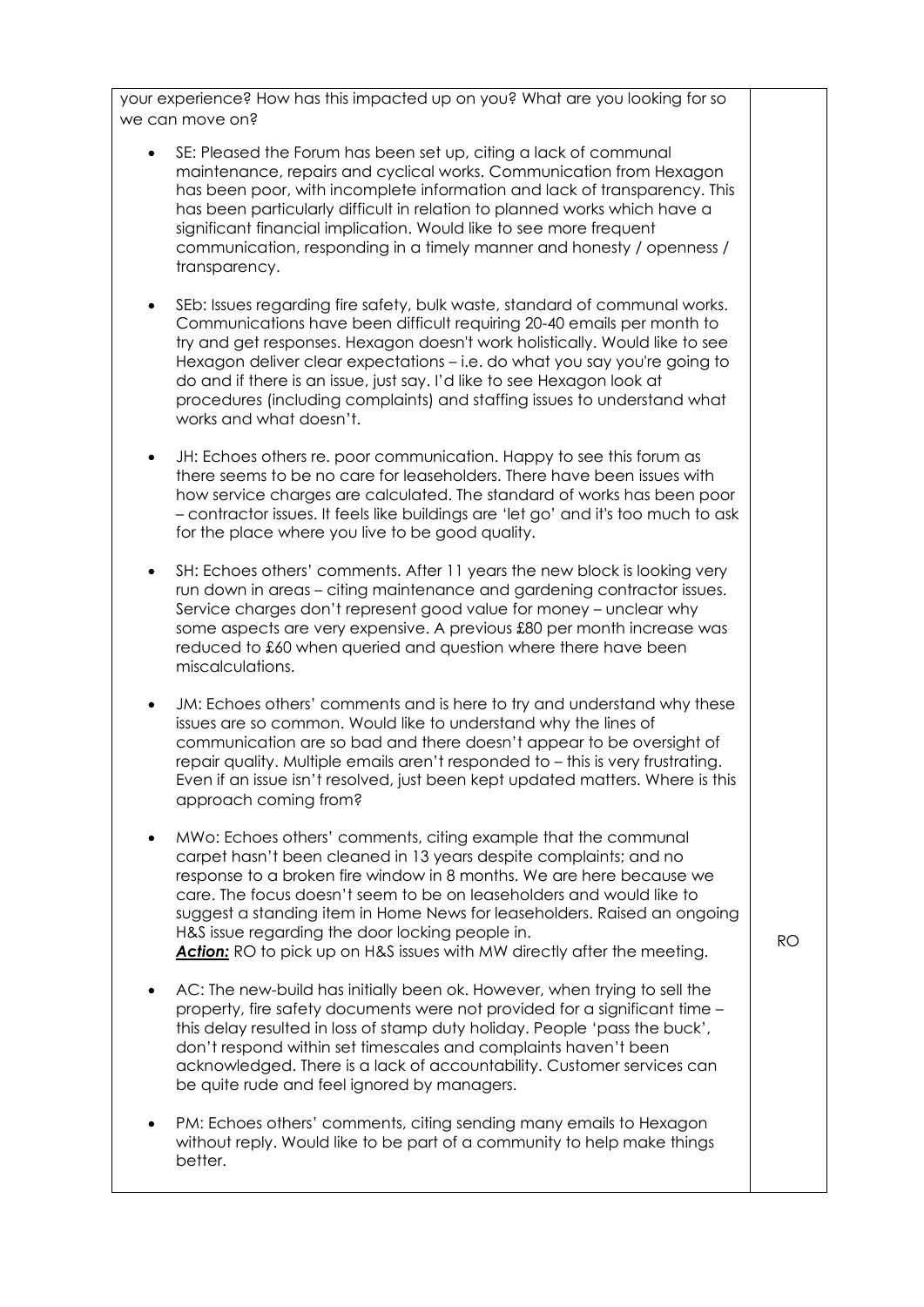| IR: We care about the place we live and would like to keep it nice and<br>safe. There is a security issue as the door on the building doesn't lock. Also<br>loud music from neighbours (and lack of sound proofing) which is an issue<br>for home working.<br>Action: RO to pick up on H&S issues with IR directly after the meeting.                                                                                                                                                                                                                                                                                                                                                                                                                                                                                                                                                                                                                                                                                                                                                                                                                                                                                                                                                                                                                                                                        | <b>RO</b> |  |
|--------------------------------------------------------------------------------------------------------------------------------------------------------------------------------------------------------------------------------------------------------------------------------------------------------------------------------------------------------------------------------------------------------------------------------------------------------------------------------------------------------------------------------------------------------------------------------------------------------------------------------------------------------------------------------------------------------------------------------------------------------------------------------------------------------------------------------------------------------------------------------------------------------------------------------------------------------------------------------------------------------------------------------------------------------------------------------------------------------------------------------------------------------------------------------------------------------------------------------------------------------------------------------------------------------------------------------------------------------------------------------------------------------------|-----------|--|
| MW: Although we don't have it as bad as others here, the issues are similar.<br>Systemic failures in terms of transparency, communication, standard of<br>works, value for money on service charges. Feel like 'second class citizens'<br>as compared to tenants and Hexagon employees aren't doing their job.                                                                                                                                                                                                                                                                                                                                                                                                                                                                                                                                                                                                                                                                                                                                                                                                                                                                                                                                                                                                                                                                                               |           |  |
| RO acknowledged that Hexagon are responsible for about 4000 homes and<br>communication and quality of repairs issues are being raised with general needs<br>tenants too (not targeted to Homeowners). Customer services is at a level RO is<br>totally dissatisfied with and Hexagon leadership has a lot of work to do to improve<br>this – systems and culture are just two areas to look at.                                                                                                                                                                                                                                                                                                                                                                                                                                                                                                                                                                                                                                                                                                                                                                                                                                                                                                                                                                                                              |           |  |
| JM: What has to happen to get a response to an email? RO noted that a<br>$\bullet$<br>contact management system, better culture, monitoring, training and<br>holding people to account are all part of the answer. Hexagon are also<br>considering a 'homeowners' email address that will allow for monitoring<br>and avoid non-response due to leave / sick / individuals etc.<br>Group members noted that complaints haven't been responded to - feels<br>like a systematic breakdown and need action before believing it.                                                                                                                                                                                                                                                                                                                                                                                                                                                                                                                                                                                                                                                                                                                                                                                                                                                                                 |           |  |
| 4) Areas we know need improving & our service improvement plan                                                                                                                                                                                                                                                                                                                                                                                                                                                                                                                                                                                                                                                                                                                                                                                                                                                                                                                                                                                                                                                                                                                                                                                                                                                                                                                                               |           |  |
| RO summarised areas that Hexagon know need improving and headlines from the<br>service improvement plan:                                                                                                                                                                                                                                                                                                                                                                                                                                                                                                                                                                                                                                                                                                                                                                                                                                                                                                                                                                                                                                                                                                                                                                                                                                                                                                     |           |  |
| Improved customer service standards: Hexagon are developing a set of<br>customer services standards that are robust and, crucially, can be<br>monitored and transparent. These are being developed with a group of<br>involved residents and will be sent to all residents with an email for<br>comment and to hold us to account.<br><b>Clearer service charges:</b> We are increasing transparency around service<br>charges so that you can see invoices. We are also doing monthly<br>reconciliation and monitoring of variances to allow more accurate<br>estimation of service charges.<br>Information available online: RO shared a mock-up of a draft estate-<br>$\bullet$<br>specific website that is currently being developed with four estates.<br>Residents will be able to log on and view estate specific information such<br>as Fire Risk Assessments, service charge invoices / statements, repairs<br>information and block inspection outcomes. Looking at putting a QR code<br>on notice boards and ways to provide information to anyone who isn't<br>online.<br>MW: What level of detail for online repairs information is<br>$\circ$<br>anticipated? Who will be monitoring it? RO clarified that the<br>intention is for it to include the history, pending items and the status<br>for all communal repairs. EP as Homeownership Lead and Repairs<br>Manager will be monitoring it. |           |  |
| Group discussion on the improvement plan:                                                                                                                                                                                                                                                                                                                                                                                                                                                                                                                                                                                                                                                                                                                                                                                                                                                                                                                                                                                                                                                                                                                                                                                                                                                                                                                                                                    |           |  |
| SEb: How will improvement be prioritised to reflect what's impacting<br>Homeowner's most? There are a range of other impacting issues (e.g.<br>contract management, Fire Safety etc)                                                                                                                                                                                                                                                                                                                                                                                                                                                                                                                                                                                                                                                                                                                                                                                                                                                                                                                                                                                                                                                                                                                                                                                                                         |           |  |

• **PM: A timeline and action plan would be helpful.**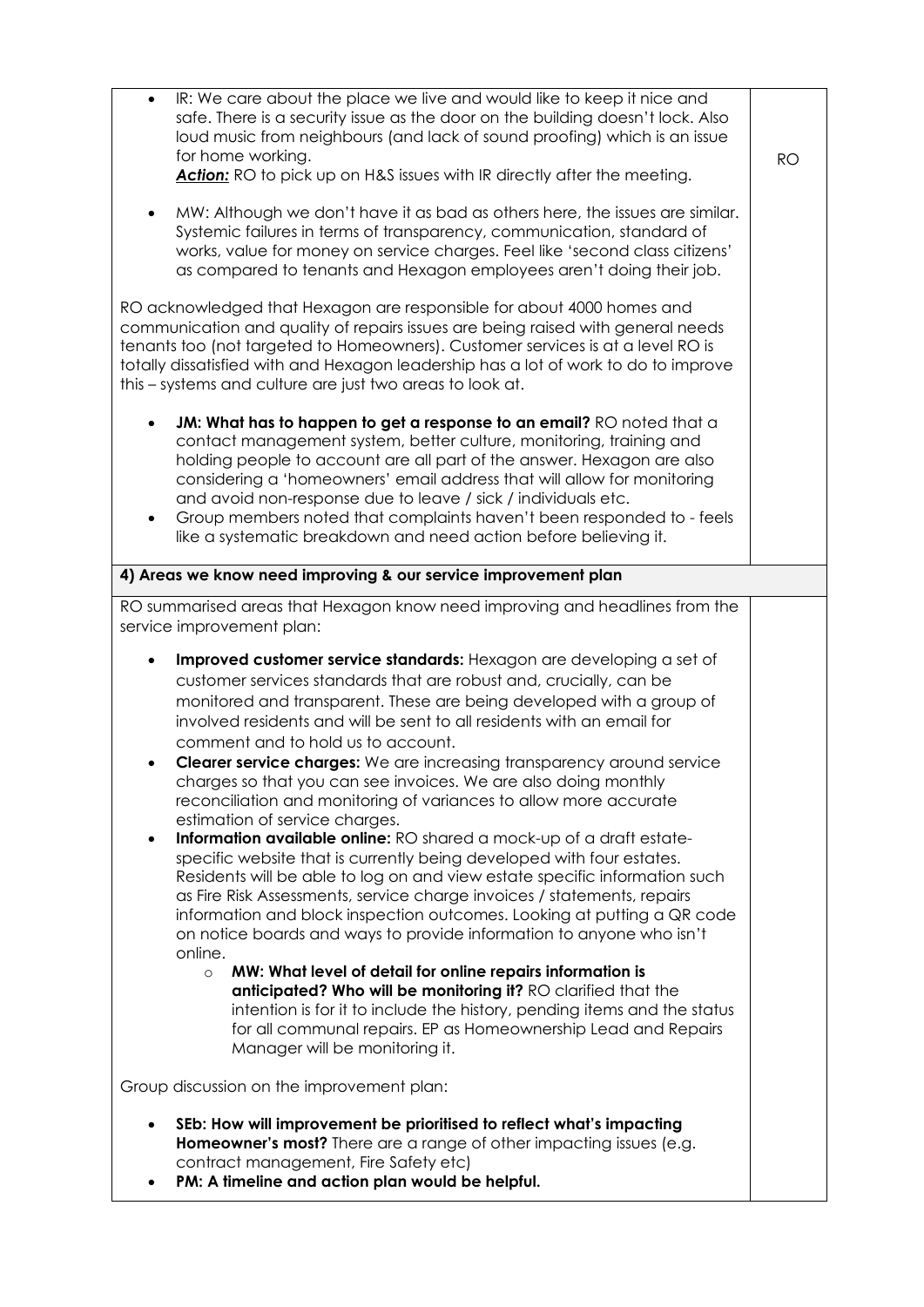| $\bullet$<br>$\bullet$   | SEb: Take a holistic approach - include a summary of how all elements<br>(even if not homeowner specific) are being addressed and in this context<br>see what areas to focus on.<br>RO agreed and noted that there is an action plan in place for<br>$\circ$<br>priority issues that affect all residents. Happy to update the group<br>with this work and would like this group to look specifically at<br>aspects that impact homeowners. The improvement plan will also<br>be available for the Homeowner's Forum so that the group con<br>input and hold us to account.<br>Bring proposal for prioritisation to the next meeting and ask you if<br>$\circ$<br>we've got those right<br>MWo: Would like for the Forum to be able to contribute ideas, experiences<br>and priorities for the action plan - work collaboratively. RO welcomed this.<br>Action: proposal for prioritisation and improvement plan to be shared and<br>discussed at upcoming meeting(s).                                                                                                                                                                                                                                                                                                                                                                                                 | <b>RO</b> |
|--------------------------|------------------------------------------------------------------------------------------------------------------------------------------------------------------------------------------------------------------------------------------------------------------------------------------------------------------------------------------------------------------------------------------------------------------------------------------------------------------------------------------------------------------------------------------------------------------------------------------------------------------------------------------------------------------------------------------------------------------------------------------------------------------------------------------------------------------------------------------------------------------------------------------------------------------------------------------------------------------------------------------------------------------------------------------------------------------------------------------------------------------------------------------------------------------------------------------------------------------------------------------------------------------------------------------------------------------------------------------------------------------------|-----------|
|                          | Group discussion on cultural change:                                                                                                                                                                                                                                                                                                                                                                                                                                                                                                                                                                                                                                                                                                                                                                                                                                                                                                                                                                                                                                                                                                                                                                                                                                                                                                                                   |           |
|                          | RO outlined that Hexagon are also procuring new repairs contractor - with<br>residents as part of process. That will have a positive impact but it isn't<br>everything. The culture matters and as part of a cultural transformation<br>starting next year there will be strong conversations that all staff need to be<br>working for the benefit of the customers to be at Hexagon.<br>MW: What authority is there to enforce staff cultural change? RO<br>$\circ$<br>There are disciplinary and competency processes in place, the<br>authority of the board is also fully behind and committed to the<br>cultural transformation plan.<br>AC: Tell us more about the cultural transformation plan (have<br>$\circ$<br>previously been disappointed even at Director level). RO There are<br>three directors who are all relatively new and the CEO is retiring<br>next spring. This brings opportunity for change. Part of the<br>transformation will be re-setting the culture and agreeing<br>behaviours that help, not hinder. There will also be work around<br>restorative practice - explaining and understanding the impacts of<br>things not happening properly. It's about accountability and<br>making sure we are delivering the customer service and<br>experience we would want to receive ourselves. A continual<br>improvement ethos at all levels. |           |
|                          | Other group discussions:                                                                                                                                                                                                                                                                                                                                                                                                                                                                                                                                                                                                                                                                                                                                                                                                                                                                                                                                                                                                                                                                                                                                                                                                                                                                                                                                               |           |
| ٠<br>$\bullet$<br>٠<br>٠ | RO at Hexagon: RO confirmed she is planning on staying at Hexagon a<br>good while yet, working with customers is important and determined to sort<br>things out.<br><b>Case studies:</b> It was agreed that the group could work to inform / review<br>case study examples of when things have gone wrong.<br><b>Thanks:</b> There were thanks for starting this group, taking on the challenges<br>and using the word accountability.<br>Meeting record: It was confirmed that the video recording can't be shared<br>but notes will be taken and circulated. Forum member are welcome to<br>share these / update neighbours.<br><b>Home News:</b> Suggestion that there is an article announcing the<br>Homeowners Forum in the next Home News. As well as future articles to<br>provide information and legislation updates for leaseholders.<br>AC suggested that it would be helpful to include recent updates on<br>$\circ$<br>the sub-letting policy.                                                                                                                                                                                                                                                                                                                                                                                                           |           |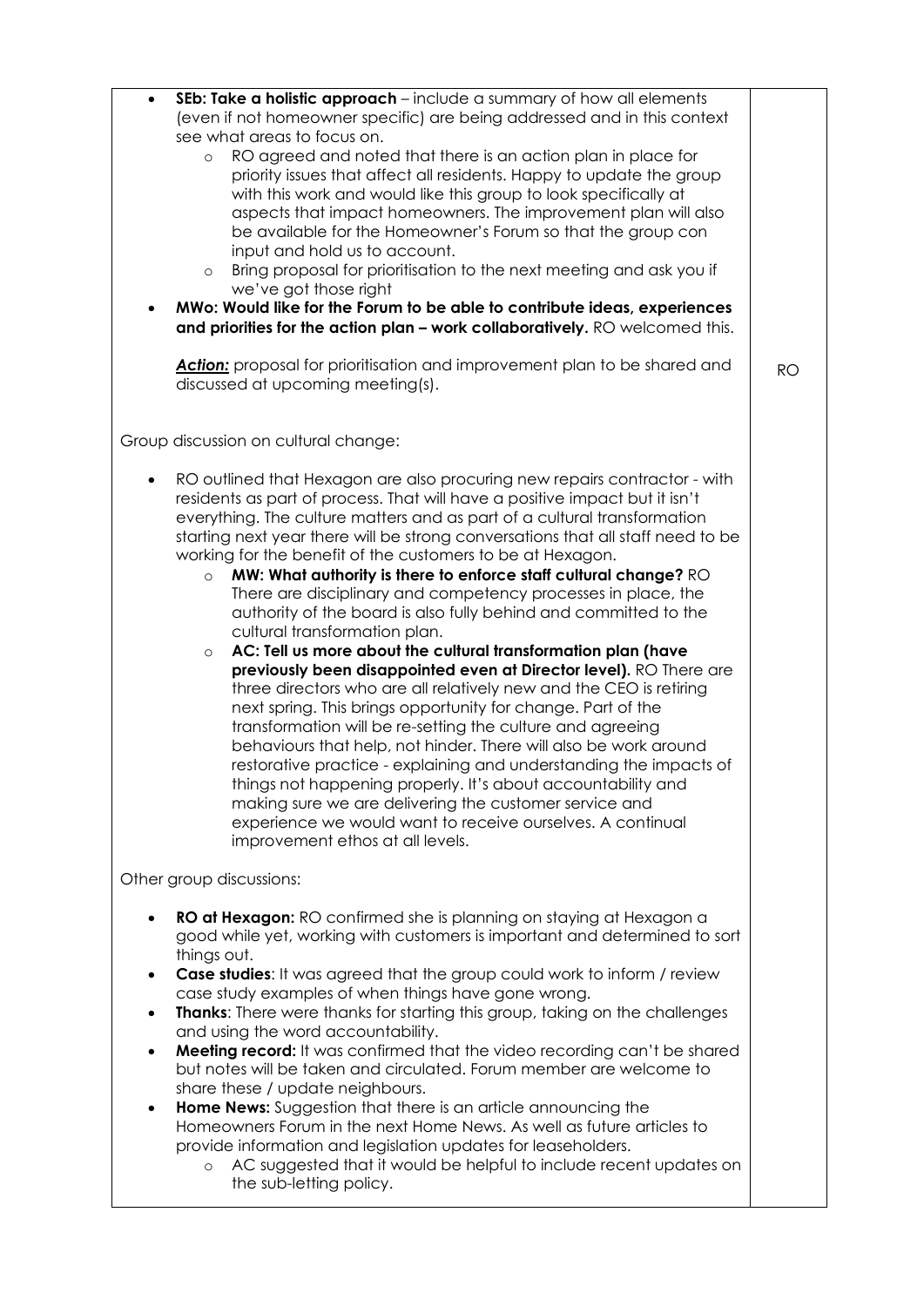| RO The next Home News has just gone to print but it may be<br>$\circ$<br>possible in the next edition or an e-newsletter could go directly to<br>Homeowners to update on the Forum.                                                                                                                                                                                                                                                                                                                                                                                                                                                                                                                                                                                                                                                  |         |
|--------------------------------------------------------------------------------------------------------------------------------------------------------------------------------------------------------------------------------------------------------------------------------------------------------------------------------------------------------------------------------------------------------------------------------------------------------------------------------------------------------------------------------------------------------------------------------------------------------------------------------------------------------------------------------------------------------------------------------------------------------------------------------------------------------------------------------------|---------|
| Action: Put forward recommendation to Editorial Panel - do<br>dedicated Homeowner e-newsletter if needed.                                                                                                                                                                                                                                                                                                                                                                                                                                                                                                                                                                                                                                                                                                                            | AW / EP |
| 5) Agreeing how we'll work together and out list of priorities                                                                                                                                                                                                                                                                                                                                                                                                                                                                                                                                                                                                                                                                                                                                                                       |         |
| Forum member each put their top priorities in the chat, summarised below:                                                                                                                                                                                                                                                                                                                                                                                                                                                                                                                                                                                                                                                                                                                                                            |         |
| Communication & transparency (7)<br>$\bullet$<br><b>Repairs &amp; maintenance</b> (7): Including contract management, building<br>٠<br>upkeep and schedule of works, standard of works<br><b>Customer Service</b> (5): Including culture, accountability, living to values and<br>transparency<br><b>Service charges</b> (3): Including value for money and transparency<br>Fire safety (3): Including works outstanding and schedule of upcoming<br>works                                                                                                                                                                                                                                                                                                                                                                           |         |
| <b>Health &amp; safety</b> (3): Including building security issues<br>Selling (1): Service that doesn't delay sale                                                                                                                                                                                                                                                                                                                                                                                                                                                                                                                                                                                                                                                                                                                   |         |
| There was also a call to understand Hexagon's priorities.                                                                                                                                                                                                                                                                                                                                                                                                                                                                                                                                                                                                                                                                                                                                                                            |         |
| Group discussion on service charges:                                                                                                                                                                                                                                                                                                                                                                                                                                                                                                                                                                                                                                                                                                                                                                                                 |         |
| EP: Thanked everyone for comments so far and acknowledged that the<br>٠<br>service charge team need to get good administrative management right;<br>delivering a transparent service where residents can see what service<br>charge is going towards, Including clear communication, value for money<br>and quality of works. EP would like to evidence this for all residents on the<br>estate-specific websites. Service charges will now be internally reviewed<br>on a monthly basis rather than at the end of the year to be more accurate<br>- EP would like to visit each scheme to assess works and only charge for<br>works that exist.<br>AC: Can members of the Forum join these visits on our estates to<br>$\circ$                                                                                                      |         |
| share our knowledge? EP Welcomed this and is very happy to work<br>in collaboration.<br>Action: Share site visit dates with Forum members when known.<br>JM: How can service charges be checked without invoices? EP<br>$\circ$<br>noted that a resident on the same estate has asked for 19/20 &                                                                                                                                                                                                                                                                                                                                                                                                                                                                                                                                    | EP      |
| 20/21 invoices and is happy to send-on.<br><b>Action:</b> Send invoices to JM.<br>MW: Concerned that service charges are being raised when an<br>$\circ$<br>issue isn't fixed (citing electric gates not working for over a year<br>and being charged maintenance). EP and RO noted that recent<br>changes have started a more strategic approach - monthly reviews<br>should now pick-up repeated repairs and give the ability for<br>Hexagon to review and not pass on the charge if it isn't justified.<br>SH; Concerned that homeowners have potentially been<br>$\circ$<br>overcharged in the past. RO advised that it is Hexagon's intention<br>to review the past couple of years to make sure we're charging<br>fairly. We can't do anything about the past but can make sure we<br>have a robust and fair process in place. | EP      |
| Other group discussions:<br>Is staffing level an issue? RO can increase headcount if that is an issue but<br>before that would like to work on systems, training, improving attitudes.                                                                                                                                                                                                                                                                                                                                                                                                                                                                                                                                                                                                                                               |         |